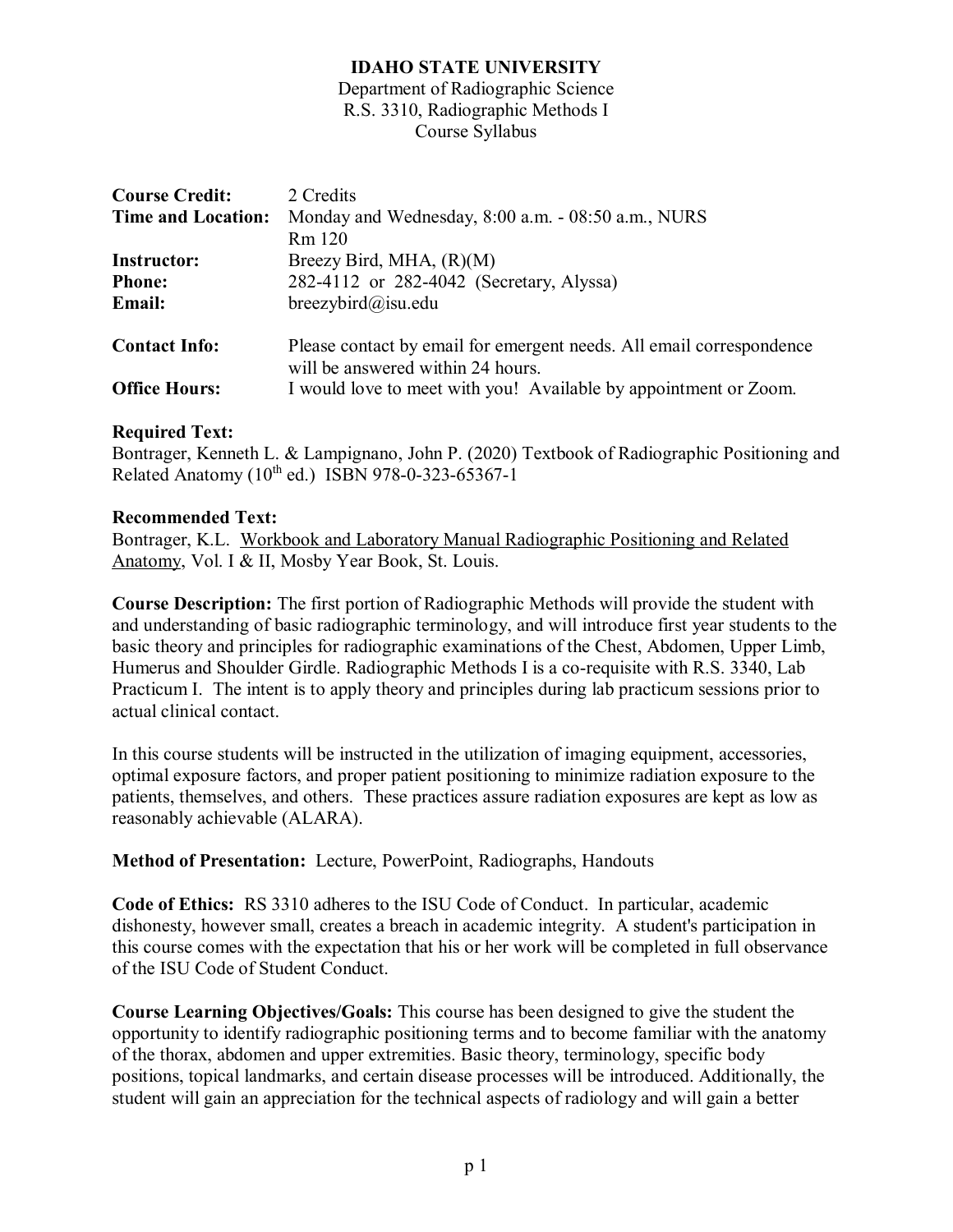understanding of the process involved in critiquing radiographs from the vantage point of technical accuracy. This course will ultimately prepare the student for the corresponding laboratory experience.

The **Secretary's Commission on Achieving Necessary Skills (SCANS)**: This commission was appointed by the Secretary of Labor to determine the skills people need to succeed in the work place. The Commission's fundamental purpose is to encourage a high-performance economy characterized by high-skill, high-wage employment. The Commission's research found that effective job performance is what business calls *workplace know-how*. This know-how has two elements: competencies and a foundation. The SCANS report identifies five competencies and a three-part foundation of skills and personal qualities that lie at the heart of job performance. While the Commission's work ended with the report, its recommendations must be implemented; as the report stated, "...defining competencies and a foundation is not enough. Schools must teach them. Students must learn them."

| Description of SCANS competencies are as follows: |                                                                         |  |
|---------------------------------------------------|-------------------------------------------------------------------------|--|
| <b>A Three Part Foundation</b>                    |                                                                         |  |
| 1. Basic Skills                                   | reads, writes, performs arithmetic and mathematical operations, listens |  |
|                                                   | and speaks                                                              |  |
| 2. Thinking Skills                                | thinks creatively, makes decisions, solves problems, visualizes, knows  |  |
|                                                   | how to learn, and reasons                                               |  |
| 3. Personal Qualities                             | displays responsibility, self-esteem, sociability, self-management, and |  |
|                                                   | integrity and honesty                                                   |  |
|                                                   | <b>The Five Competencies</b>                                            |  |
| 4. Resources                                      | identifies, organizes, plans and allocates resources                    |  |
| 5. Interpersonal                                  | works with others                                                       |  |
| 6. Information                                    | acquires and uses information                                           |  |
| 7. Systems                                        | understands complex interrelationships                                  |  |
| 8. Technology                                     | works with a variety of technologies                                    |  |

http://www.academicinnovations.com/report.html

Each of these foundations and competencies are listed after the objective that meet the competency or skill set described above.

#### **Course Learning Outcomes:**

**Chapter 1** General Anatomy, Terminology, and Positioning Principles

| Upon completion of this chapter the student will be able to:                            |             |
|-----------------------------------------------------------------------------------------|-------------|
| Identify the two divisions of the skeletal system and list the total number of          | 1,2,3,4,6,8 |
| bones in the average adult human.                                                       |             |
| Describe the three bone classifications and list examples of each classification. 1.2.4 |             |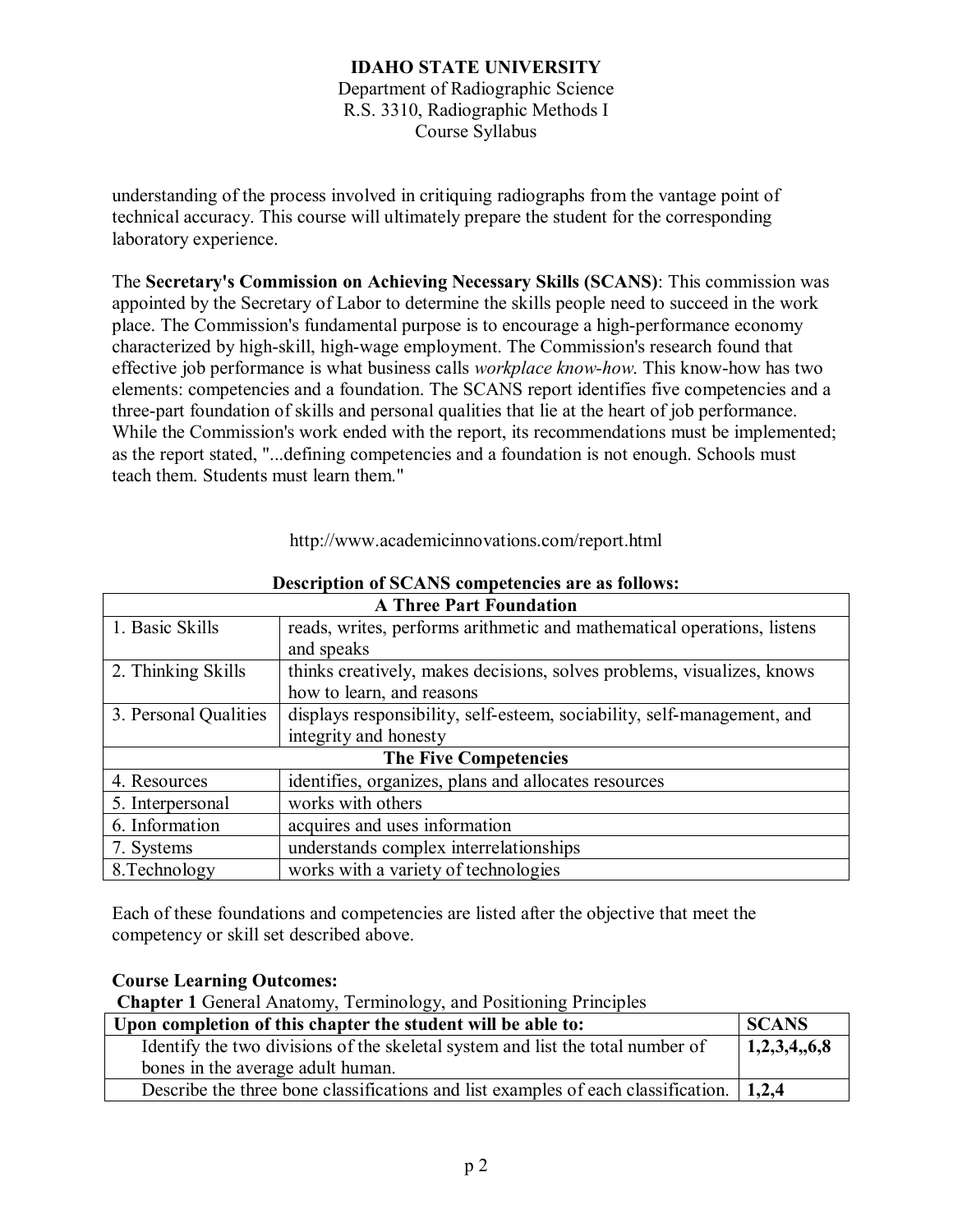| Describe the ossification process and the primary and secondary bone              | 1,2,6         |
|-----------------------------------------------------------------------------------|---------------|
| formation centers.                                                                |               |
| Classify joints by their functional and structural characteristics, describe the  | 1,2,4,6,7     |
| three classes and subclasses of joints, and give examples of the six movement     |               |
| types of synovial joints.                                                         |               |
| Define and use basic positioning terminology to include general terminology,      | 1,2,4,5,6,7,8 |
| body planes, body surfaces, specific body position, relationship terms, and       |               |
| terminology related to movement.                                                  |               |
| Explain the similarities and differences for these terms: positions, projections, | 2,6           |
| and views.                                                                        |               |
| Describe the process of evaluating a radiograph for positioning accuracy and      | 1,2,4,5,6,7,8 |
| image quality.                                                                    |               |
| Explain the importance of anatomical side markers and proper radiograph           | 1,2,3,4,6,7,8 |
| identification.                                                                   |               |
| List the specific annual dose limiting recommendations of whole body              | 1,2,6,7       |
| effective dose for the general population and for occupationally exposed          |               |
| workers.                                                                          |               |
| Explain the ALARA principle.                                                      | 1,2,6         |
| Explain the two general rules of determining positioning routines and apply       | 1,2,4,5,6,7,8 |
| these principles to specific structures of the body.                              |               |
| Demonstrate the proper way of displaying radiographs for viewing on a             | 1,2,4,5,6,7,8 |
| computer monitor or a viewbox.                                                    |               |

# **Chapter 3 Chest**

| Upon completion of this chapter the student will be able to:                    | <b>SCANS</b>  |
|---------------------------------------------------------------------------------|---------------|
| Identify basic radiographic anatomy for the bony thorax, respiratory system,    | 1,2,4,6       |
| larynx, trachea, right and left bronchi, lungs, and mediastinum.                |               |
| Describe the position considerations when performing chest radiography.         | 1,2,3,6,7     |
| Determine the breathing instructions required for performing chest              | 1,2,3,4,5,6,7 |
| radiography.                                                                    |               |
| List reasons why chest radiograph should be performed erect.                    | 1,2,4,5,6     |
| Given several chest radiographs determine if they are adequate to turn in by a  | 1,2,3,4,6,7,8 |
| technologist for radiologist interpretation.                                    |               |
| Identify the central ray location for chest radiography.                        | 1,2,4,6       |
| Choose the appropriate technical factors for chest radiography.                 | 1,2,4,5,6,7,8 |
| List several pathologic indications for chest radiography.                      | 1,2,4,6.7     |
| Learn the basic and special projections of the chest including: PA and Lateral, | 1,2,4,6       |
| Supine and Erect, Decubitus, Lordotic, and Obliques.                            |               |

## **Chapter 4 Abdomen**

| <sup>1</sup> Upon completion of this chapter the student will be able to: | <b>SCANS</b>                |
|---------------------------------------------------------------------------|-----------------------------|
| Identify basic radiographic anatomy of the abdomen including the: a.      | $\mid$ 1,2,4,5,6,7,8 $\mid$ |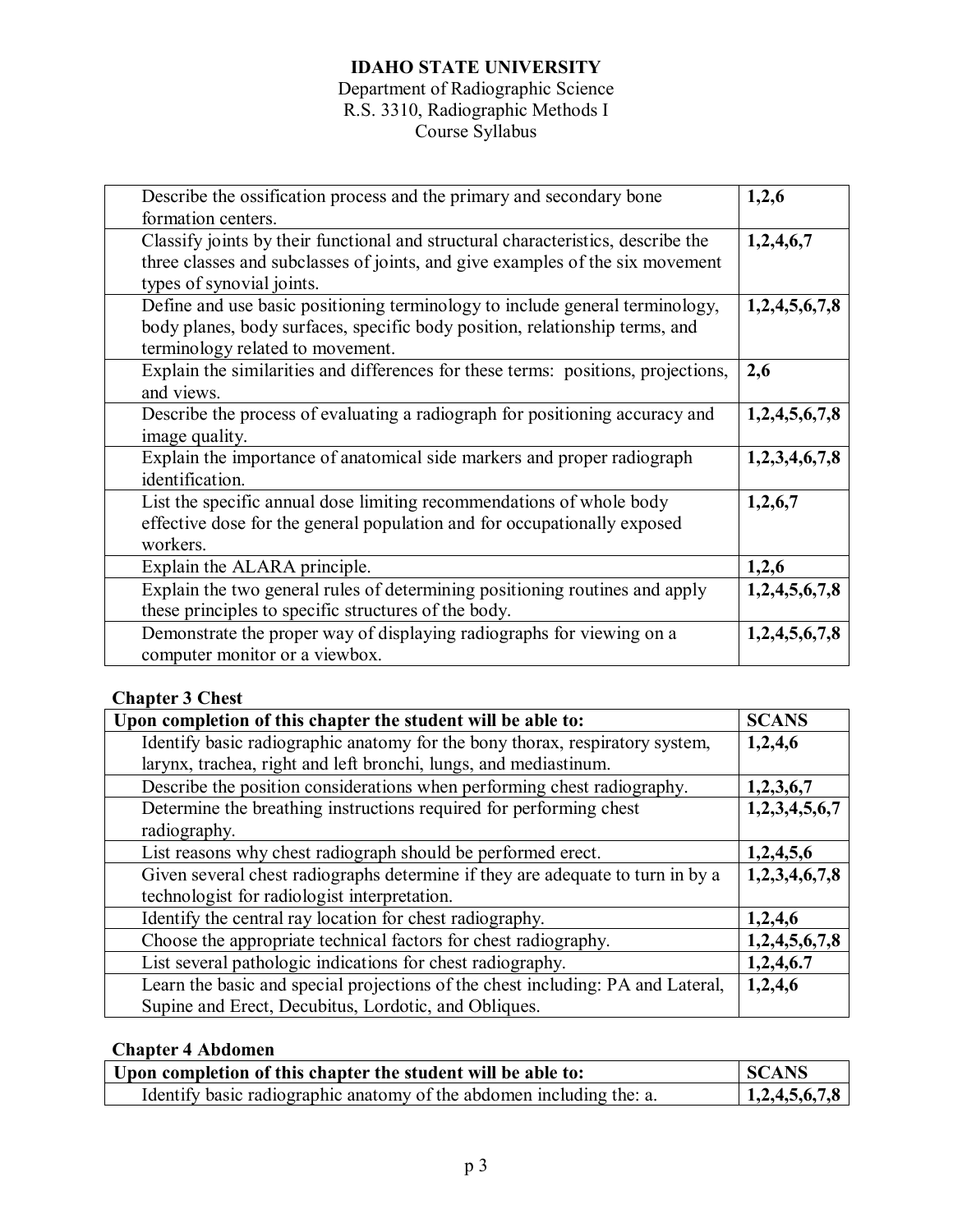| abdominal muscles, b. the organ systems, c. digestive system, d. accessory<br>digestive organs, e. urinary system, f. abdominal cavities, g. quadrants and                          |               |
|-------------------------------------------------------------------------------------------------------------------------------------------------------------------------------------|---------------|
| regions, and h. topographic landmarks.                                                                                                                                              |               |
| Describe position considerations when performing abdominal radiography.                                                                                                             | 1,2,6,7       |
| Determine proper breathing instructions when performing abdominal<br>radiography.                                                                                                   | 1,2,3,4,5,6,7 |
| List several positioning considerations the technologist should consider prior<br>to performing abdominal radiography.                                                              | 1,2,3,4,6     |
| Identify the central location for abdominal radiography.                                                                                                                            | 1,2,4,6       |
| List several pathologic indications for abdominal radiography.                                                                                                                      | 1,2,4,6,7     |
| Choose the appropriate technical factors for abdominal radiography.                                                                                                                 | 1,2,4,5,6,7,8 |
| Learn the basic and special projections of the abdomen including: PA prone,<br>Lateral decubitus, Erect AP, Dorsal decubitus (lateral), Lateral, and the Acute<br>abdominal series. | 1,2,4,6       |

## **Chapter 5 Upper Limb**

| Upon completion of this chapter the student will be able to:                      | <b>SCANS</b>    |
|-----------------------------------------------------------------------------------|-----------------|
| Identify, both on electronic media provided by the instructor and on              | 1,2,3,4,5,6,7,8 |
| radiographs, specific anatomy of the upper limb. This anatomy includes:           |                 |
| Hand and wrist, Joints of the hand, Carpals, Forearm, Distal humerus,             |                 |
| Classification of joints, and Fat pad signs.                                      |                 |
| List and describe the location, size and shape of each carpal bone of the         | 1,2,4,6,7,8     |
| wrist.                                                                            |                 |
| Identify, by name, classification and movement type, specific joints of the       | 1,2,4,6,7       |
| upper limb.                                                                       |                 |
| For all basic and special projections, list the technical factors and the central | 1,2,4,6         |
| ray locations for the thumb, fingers, hand, wrist, forearm, elbow and             |                 |
| humerus.                                                                          |                 |
| Describe which structures are best seen with basic and special projections of     | 1,2,4,6         |
| the upper limb.                                                                   |                 |
| Choose the appropriate technical factors for upper limb radiography.              | 1,2,4,5,6,7,8   |
| List the names and location of the radiographically significant fat pads and      | 1,2,4,6,7       |
| stripes of the wrist and elbow and describe how these are used by the             |                 |
| radiologist in interpreting radiographs.                                          |                 |
| Describe the criteria or means of evaluating the radiograph for an accurate       | 1,2,4,6,7       |
| and true lateral elbow position.                                                  |                 |

# **Chapter 6 Humerus and Shoulder Girdle**

| Upon completion of this chapter the student will be able to:                 | <b>SCANS</b>    |
|------------------------------------------------------------------------------|-----------------|
| With electronic media created by the instructor and on radiographs, identify | 1,2,3,4,5,6,7,8 |
| specific anatomy of the proximal humerus and shoulder girdle as described    |                 |
| in the textbook. This includes the: Proximal humerus, Shoulder girdle,       |                 |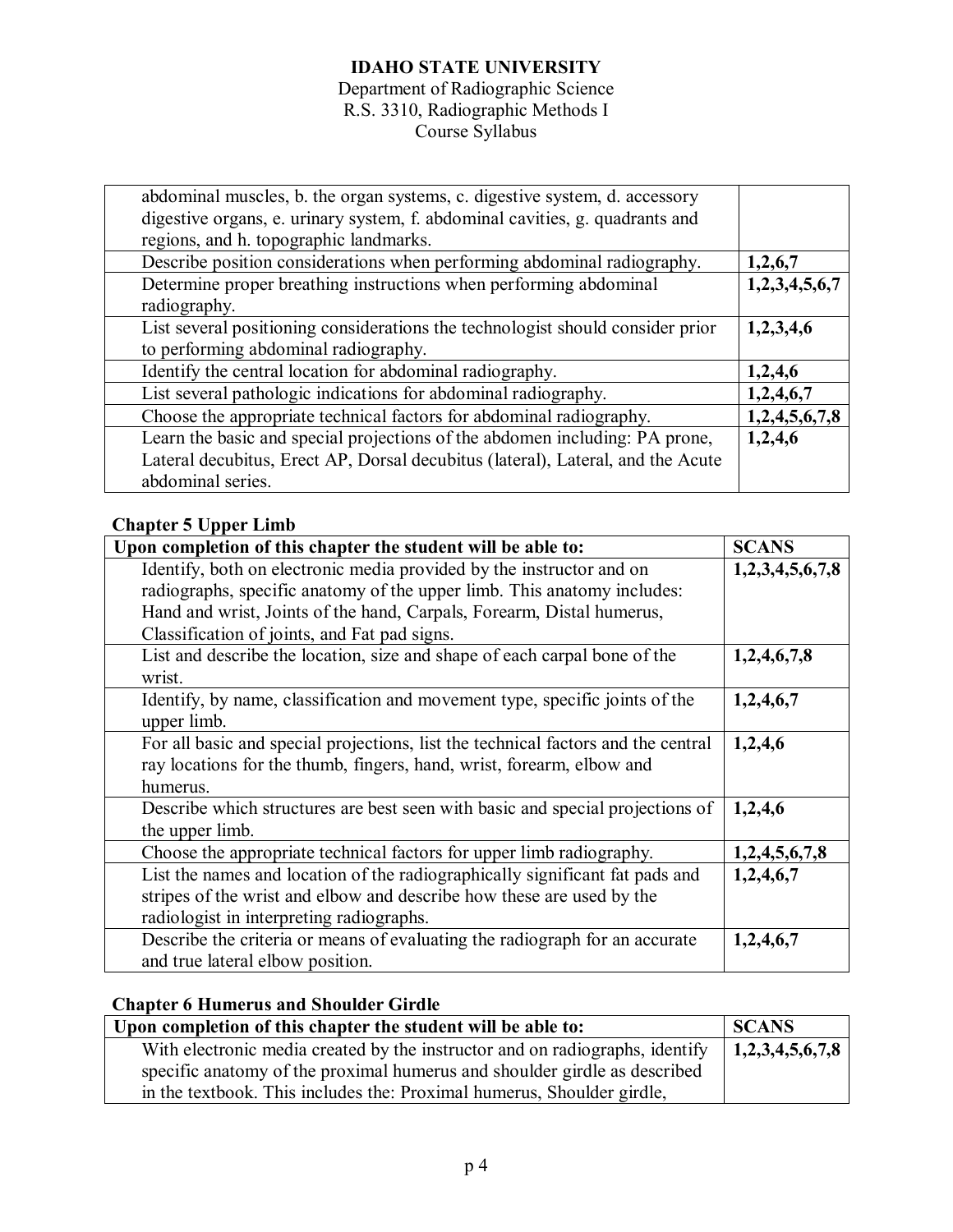| Clavicle, Scapula, and Classification of Joints.                                |               |
|---------------------------------------------------------------------------------|---------------|
| Describe anatomical relationships of prominent structures of the proximal       | 1,2,4,5,6,7,8 |
| humerus and the shoulder girdle as described in the textbook.                   |               |
| Choose the appropriate technical factors for upper humerus and shoulder         | 1,2,4,5,6,7,8 |
| radiography.                                                                    |               |
| List and describe basic and special projections of the proximal humerus and     | 1,2,4,6,7     |
| shoulder to include: the type and size of film holder, the central ray location |               |
| with correct angles, and the structures best demonstrated.                      |               |

#### **All Chapters (See Lab Syllabi)**

| Concurrently with this course the student will:                                                      | <b>SCANS</b> |
|------------------------------------------------------------------------------------------------------|--------------|
| Participate in radiographic procedures in a lab setting consistent with R.S. 3310.   1,2,3,4,5,6,7,8 |              |

## **Academic Dishonesty Policy:**

Academic dishonesty (cheating, plagiarism, etc.) will not be tolerated in this class and may result in suspension or dismissal from this course and from the program. Cases will also be referred to the Dean of Students for possible dismissal from the university.

Cheating includes, but is not limited to, (1) use of any unauthorized assistance in taking quizzes, tests, or examinations; (2) dependence upon the aid of sources beyond those authorized by the instructor in writing papers, preparing reports, solving problems, or completing other assignments; or (3) the acquisition of tests or other academic materials belonging to the university faculty or staff without permission.

Plagiarism includes, but is not limited to, the use of, by paraphrase or direct quotation without correct recognition, the published or unpublished works of another person. The use of materials generated by agencies engaged in "selling" term papers is also plagiarism.

Many components RS 3310 are designed to be highly interactive. Students are encouraged to take full advantage of the many resources available including Internet sites, handouts and workbooks, other textbooks and journals, faculty, and peers. This interactive collegial learning environment is conducive for life-long learning.

*What does this mean:* I have allowed 'printed material' from the Web site to be available to the student. This can present problems if not used properly. Material from quizzes and tests should be used for your OWN study endeavors. Because the quizzes are open book, you should not obtain the answers from other students prior to taking the quizzes. This defeats the intended learning methodology. Also, DO NOT obtain material (quizzes and tests) from previous students who have taken this course. I will consider this cheating and could result in an automatic 'F' for the quiz and the course. You may print the quizzes at your discretion, but I DO NOT allow PRINTING of tests. Additionally, tests cannot be reviewed after they have been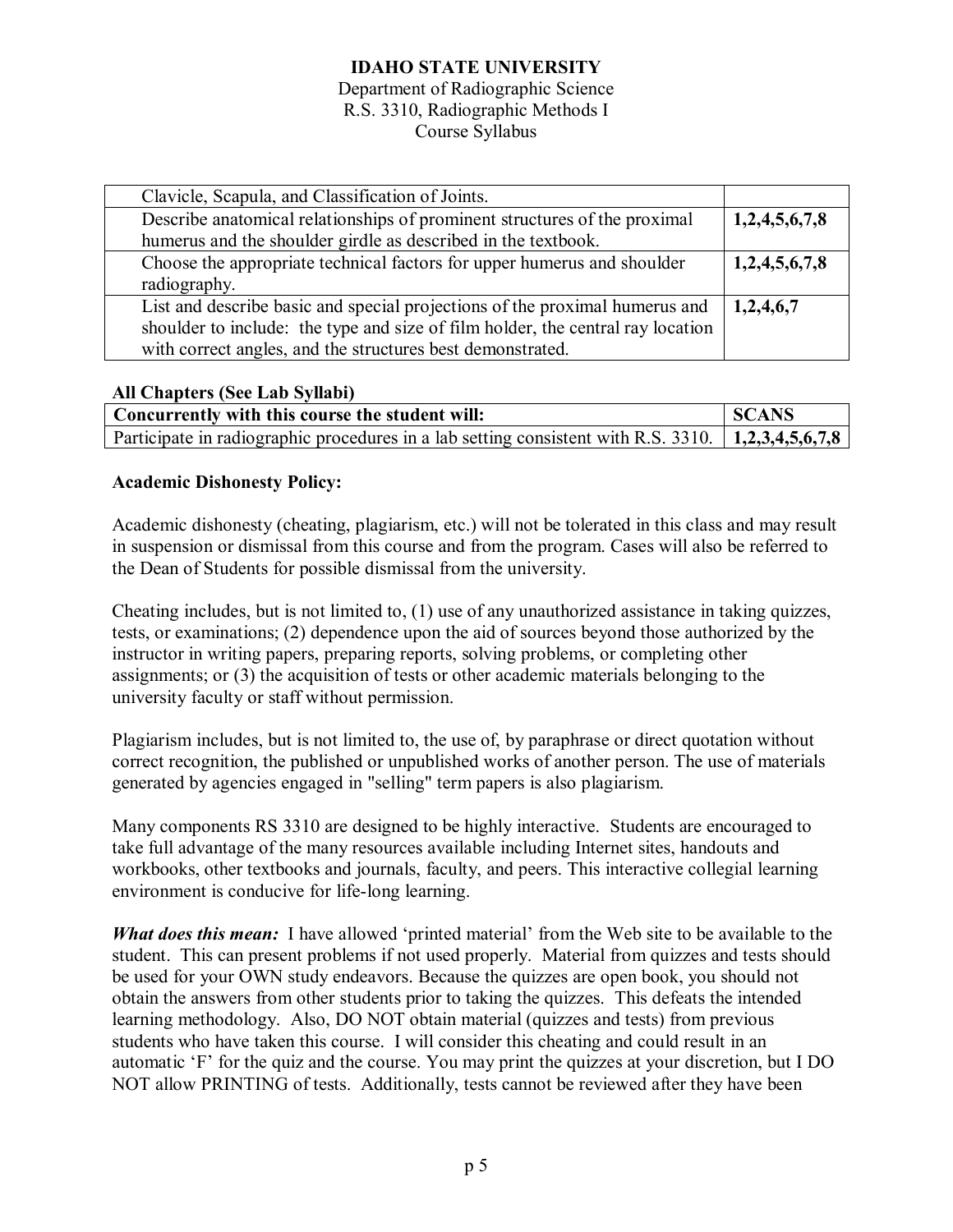## **IDAHO STATE UNIVERSITY**

Department of Radiographic Science R.S. 3310, Radiographic Methods I Course Syllabus

taken except in my presence. Failure to follow these instructions will result in a failure of the course.

## *When students submit their efforts for grading, they are attesting that they have abided by these rules.*

## **Kahoot Test Review:**

I do not allow taking pictures of the Kahoot Review. If I catch you taking a picture, you will be dismissed from the review.

#### **Classroom Procedure:**

1. **Attendance:** You are expected to attend class regularly. It is your responsibility to maintain a level of attendance to derive maximum benefit from the instruction. Each day missed without an acceptable excuse (doctor's note) will have a penalty of an overall 1% deduction per day on your final grade. For example, if your final grade is a 91% at the end of the semester and you missed two class periods without an acceptable excuse (doctor's note) you will receive a final grade of 89%.

## 2. **Grading Procedure:**

| <b>Assessment Method</b>    | <b>Percentage Value</b> |
|-----------------------------|-------------------------|
| Test $\#1$ = Chapter 1      | 12%                     |
| Test $#2$ = Chapter 2       | 12%                     |
| Test $#3$ = Chapter 3       | 12%                     |
| Test $#4 = Chapter 4$       | 12%                     |
| Test $#5$ = Chapter 5       | 12%                     |
| Online and in-class Quizzes | 15%                     |
| Final Comprehensive Exam    | 25%                     |

| $+/-$ System |       |             |           |
|--------------|-------|-------------|-----------|
| 93-100%      |       | 73-76%      | $\subset$ |
| 90-92%       | $A -$ | 70-72%      | $C-$      |
| 87-89%       | $B+$  | 67-69%      | $D+$      |
| 83-86%       | R     | $63 - 66%$  | D         |
| 80-82%       | $B -$ | $60 - 62\%$ | D-        |
| 77-79%       | $C +$ | 59% Below   |           |

#### **This grading Scale will be used:**

*Note: A grade of C or better is required in this course in order to receive a degree from the Department of Radiographic Science.*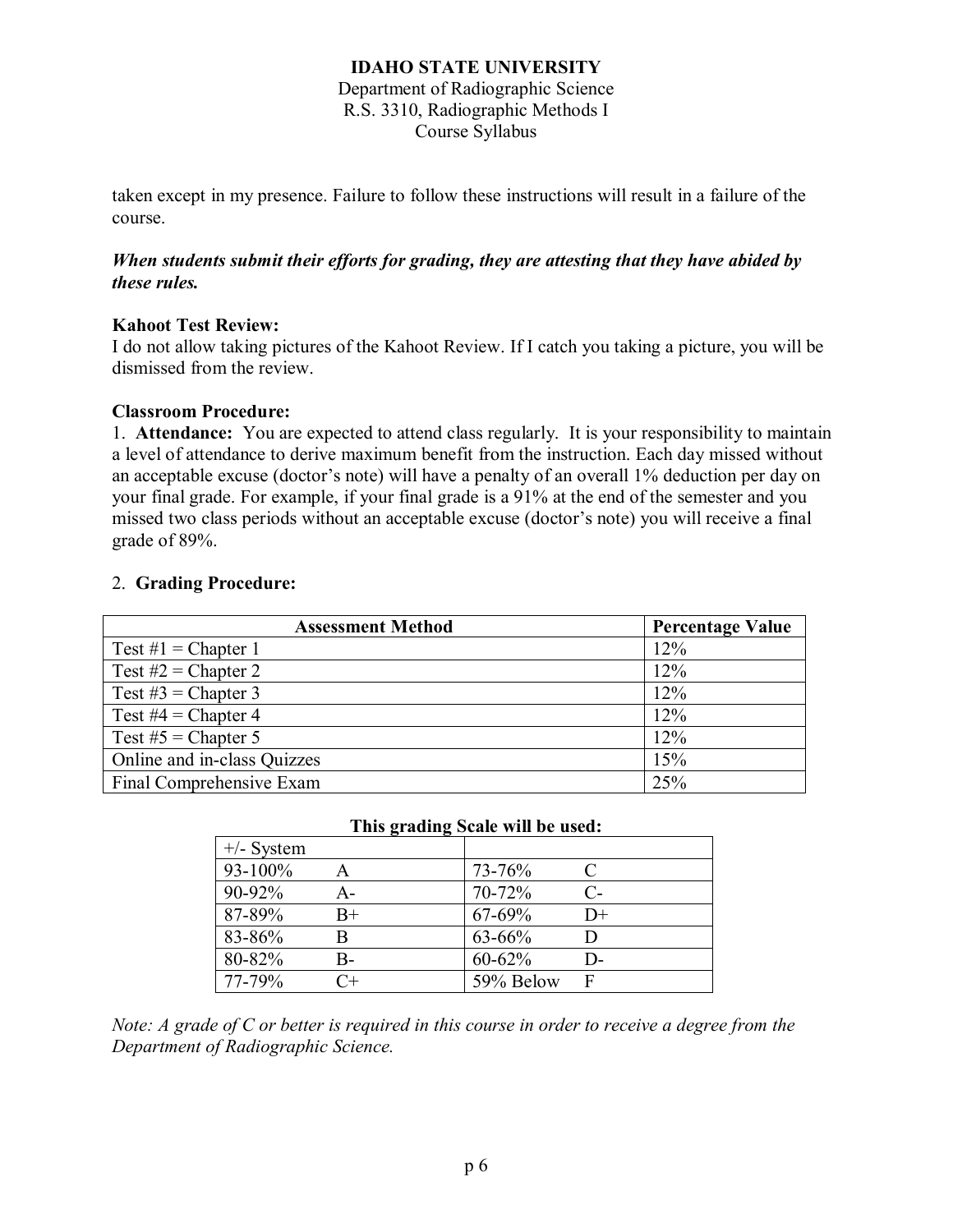The minimum requirements to earn a passing grade are successful completion of all tests (70% minimum). Tests and Quizzes will be a combination of either written or computer based. Tests will be scheduled to be taken in a computer lab on campus. The lab in the nursing building on the ground floor is the lab I try to schedule for tests; however, at times tests may need to be scheduled in the Rendezvous, if the nursing lab is not available. It is the student's responsibility to know when and where tests are scheduled. Dates are posted in the Web Course Calendar and reminders will be given in class. Students may use their own wireless laptops if they have one if tests are given in class; otherwise, students are required to use a lab computer when testing.

3. **Computer Account:** All students are required to have an ISU student computer account. There is a fee required for this account. Obtain the account at the Computer Center, which is located in the basement of the College of Business Building or in the Rendezvous Lab.

4. **Make-up:** If you are unable to sit for an examination, you may request a make-up exam. There will be no makeup tests unless you have PREARRANGED this with me **PRIOR** to the test deadline. The only way you can make-up a test is if you provide me with an acceptable excuse at my discretion. An acceptable excuse is defined **as very** sick; a death in the immediate family; some unforeseen circumstance that would prohibit you from taking the exam. The key is to communicate with me directly via email, phone, or in person. Do not speak to another faculty member or the department secretary. I'm very easy to catch with email, but make sure your email is received by me prior to the test deadline.

*For Your Information: Material from tests you have taken during the semester will be presented again on future tests. This means when you are taking test 2 you may find material from test 1 on the exam, etc. The material builds on itself and needs to be remembered.*

**Cell phone/ laptop policy:** Cell phones should not be used in class. They should be place in silent or vibrating mode or turned off. Failure to follow this policy will result in a deduction of grade up to 10% at the discretion of the instructor. If you need to communicate to someone outside of the class in an emergency situation please inform the instructor so accommodations to this policy may be made. Laptops may be used for subject related purposes such as taking notes. If you are caught doing anything that is not course related on your laptop, you will be dismissed from class.

**Disability Services:** Students with disabilities who wish to have accommodations provided by the University must self-identify with Disability Services (236-3599) in order to have accommodations provided. Information and applications are available in the Center and may be picked up in person or requested by telephone. The URL is<http://www.isu.edu/ada4isu/>

## **COVID**

Idaho State University requires all **[faculty, staff, and students to wear face coverings indoors](https://r20.rs6.net/tn.jsp?f=001bWUtt6PH51JppjsUPzn9bnpg4PNPUP6TqfNwrPVwjxcrM0Loodtb5oNiUaeKt_dMLsaLD2fEP6U0iJE90GLHsNPoGbB_MllQ6YLAQFJ7AUmrwRnEhnFnmsTP2ZuBPqNmJOpIqKBxa9ODX77oCsYaQw==&c=-3uiKvLzlGBsfueTyLNCYB6WyiIaO0aVFp05FwpdVihSbx0eJaSA6g==&ch=oriuqVE8QHCJ2FAt0EQj-1xT1RxFLAuEDHrWYSELoARUVEP27HF8fA==)**– –regardless of vaccination status––unless alone in a private office, campus residence, or workspace. This on-campus face covering requirement for indoor spaces will be reviewed every